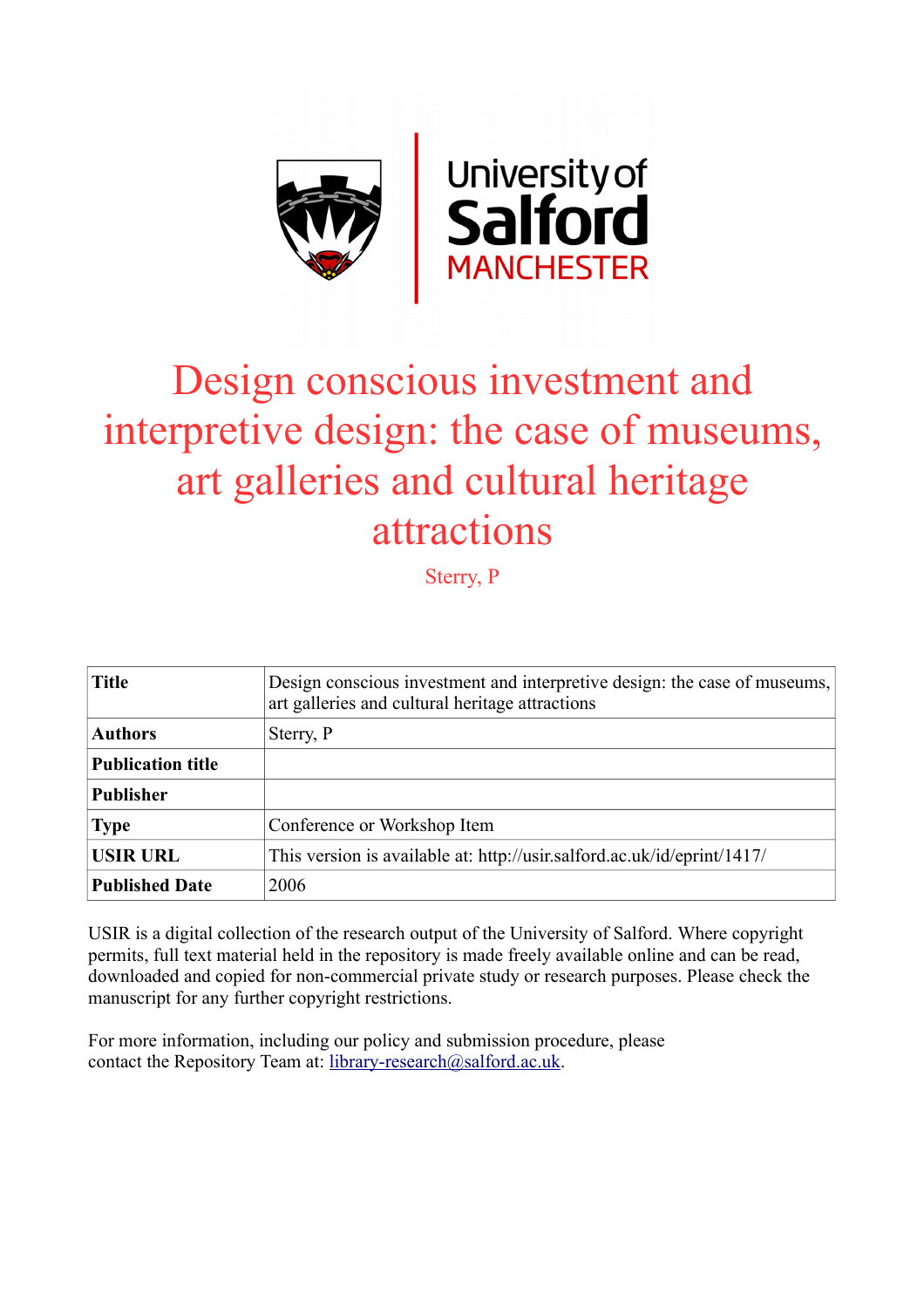## **DESIGN CONSCIOUS INVESTMENT AND INTERPRETIVE DESIGN: THE CASE OF MUSEUMS, ART GALLERIES AND CULTURAL HERITAGE ATTRACTIONS**

*Pat Sterry,* University of Salford, UK

#### **Abstract**

*The significant growth in museums, galleries and cultural heritage attractions in recent years is evidence of a wider leisure industry that is replicated internationally. There has also been a number of high profile millennium projects developed in the UK as heritage cultural attractions. Inevitably this has led to increased competition to attract visitors and to embrace strategies that retain existing ones.* 

*Families in particular are being highlighted and indeed, targeted as a new audience type. Exhibitions are designed with family activity in mind and exhibits on display increasingly*  designed to be interactive for all family members. The emphasis appears to be for innovative *design, dynamic displays, informal learning and entertainment. The changing nature of design for interpretation especially in museums and galleries for family group activity reflects an emerging trend in design conscious investment. Yet there is little known or understood about what constitutes a family or indeed about family group activity in museums and galleries and much is supposition. Research is crucial if we are to understand and develop design solutions that will be innovative, dynamic and aid commercial competitiveness.* 

*This paper discusses aspects of a major research project now underway in the UK that is exploring family visitors and their response to design and interpretation in leading museums and galleries. It is anticipated that the findings from this project will be of immense importance to the strategic use of design for heritage cultural attractions, to designers, clients and the briefing process.* 

*The nature of family visitors response to exhibitions in various museums and galleries is explored in the research project as is also their response to different types of interpretive design including graphic design, interpretive panels, interactive multi-media and innovative displays. The benefits of this design research may well find an international resonance across a number of related disciplines and integrated into other initiatives.*

Keywords: Design Research, Interpretive Design, Museums, Art Galleries, Family Group Visitors, Heritage Cultural Attractions

#### **Introduction**

The significant growth in museums, galleries and cultural heritage attractions in recent years is evidence of a wider culture based leisure and tourism industry that is replicated internationally. The extraordinary interest in all forms of heritage, its interpretation and display was a phenomenon of the 1980's that has showed little sign of slowing down. Even then it was recognised that heritage assets and tourism were increasingly the basis for economic prosperity (Fladmark 1994) and there is clear evidence that this remains the case today. As we entered the 21st century there was a number of high profile millennium projects developed as heritage cultural attractions in the UK, many built to complement urban regeneration projects. The UK's unique heritage has enabled designers to utilise heritage assets as the foundation for new cultural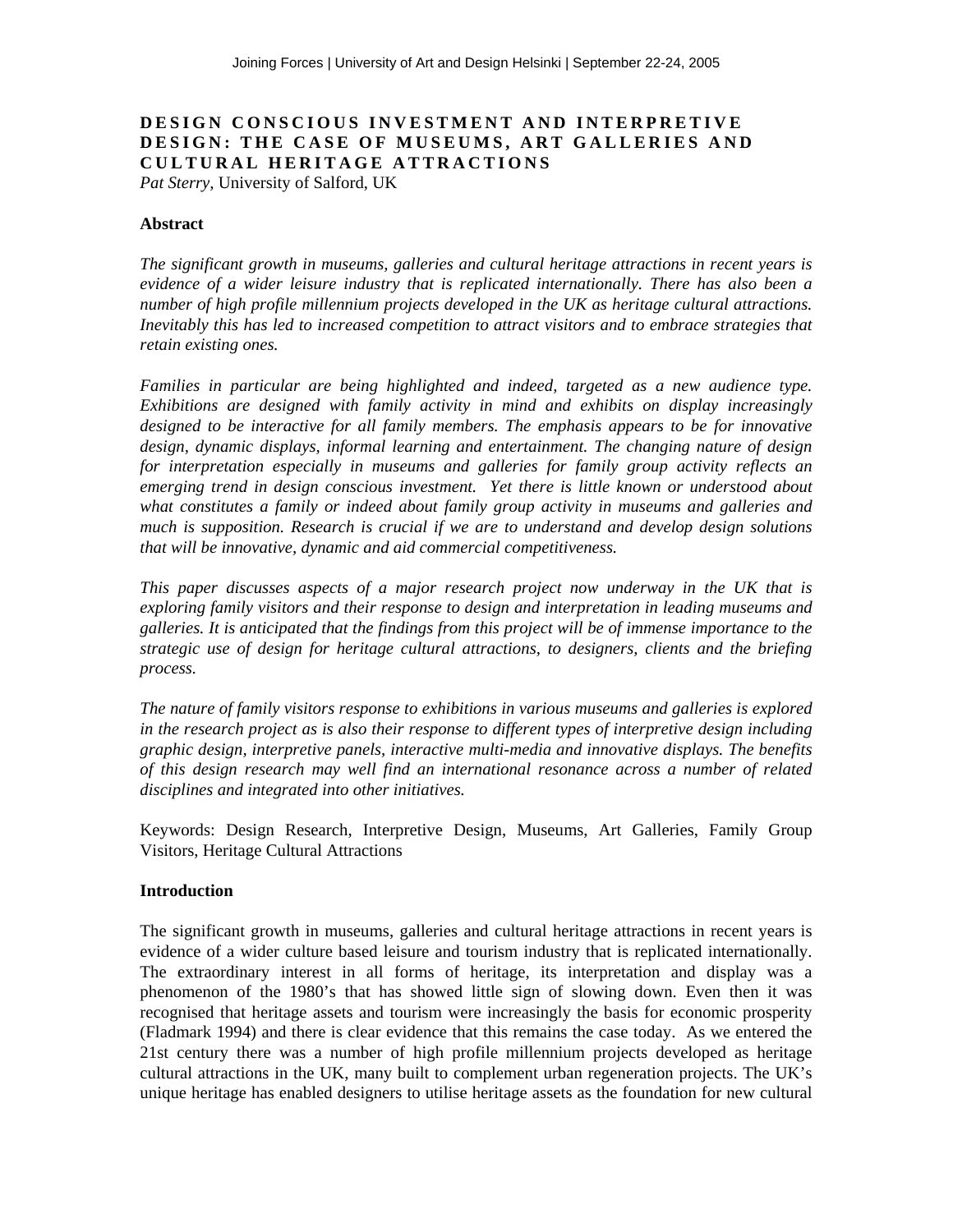based tourism developments that defines the spirit of its people, its community, its landscape and its distinct cultural identity. Inevitably this has led to increased competition to attract visitors and to embrace strategies that retain existing ones.

Families in particular are being highlighted and indeed, targeted as a new audience type. Exhibitions are designed with family activity in mind and exhibits on display increasingly designed to be interactive for all family members. The emphasis appears to be for innovative design, dynamic displays, informal learning and entertainment. The changing nature of design for interpretation especially in museums and galleries for family group activity reflects an emerging trend in design conscious investment. Yet there is little known or understood about what constitutes a family or indeed about family group activity in museums and galleries and much is supposition. Research is crucial if we are to understand and develop design solutions that will be innovative, dynamic and aid commercial competitiveness.

Within that framework this paper highlights both interpretative design as a plus factor that drives successful cultural attractions and also explores the nature and need of family visitors in museums and galleries. The author of this paper is leading a major AHRC funded research project in the UK which is now in its second year. One aspect of the project is to explore family visitors and their response to design and interpretation in leading museums and galleries. Although this is work in progress, this paper presents an insight into the project and to the issues of designing for families in cultural heritage attractions.

## **Designing for families**

In recent years the successful application of multiple levels of interpretation and interaction, with learning through entertainment and exhibitions that are fun, has increasingly been recognised as a successful format by designers in museums. Although in the main creative design has been the province of large museums and major visitor attractions, art galleries are also enjoying a renaissance of new techniques in interactive design (Simpson, 2001). Many ideas have been generated by the need to attract visitors and in particular in recent years, visiting families.

Child oriented exhibitions with educational value have been in existence in America from the late 19th century but innovative design and creative planning for spaces dedicated to children has been growing in number and popularity since the mid 1980's with examples such as The Children's Own Museum in Toronto, Please Touch® in Philadelphia, The Miami Children's Museum and others worldwide such as the Vienna Children's Museum, the Samsung Children's Museum in Seoul and Eureka in the UK. (Lord 1999). The Association of Children's Museums (ACM) has over 500 registered museums with a remit that children's museums have 'the capacity to act as town squares for children and families where play inspires creativity and lifelong learning' [\(www.childrensmuseums.org](http://www.childrensmuseums.org/))

The success of the creative approach in interpretation and the presentation of innovative interactive design in children's museums has led to a focused emphasis on activities and events in many other types of museums that involve all members of the family group. Often in competition with theme parks, wildlife centres and heritage attractions, museums have had to take on board new design initiatives that increase the enjoyment of families, yet still trying to impart complex information. Awards such as the annual Guardian Family Friendly Museum Award and the National Family Attraction of the Year award has ensured that cultural heritage attractions are in a very competitive environment and management teams forced to provide the investment needed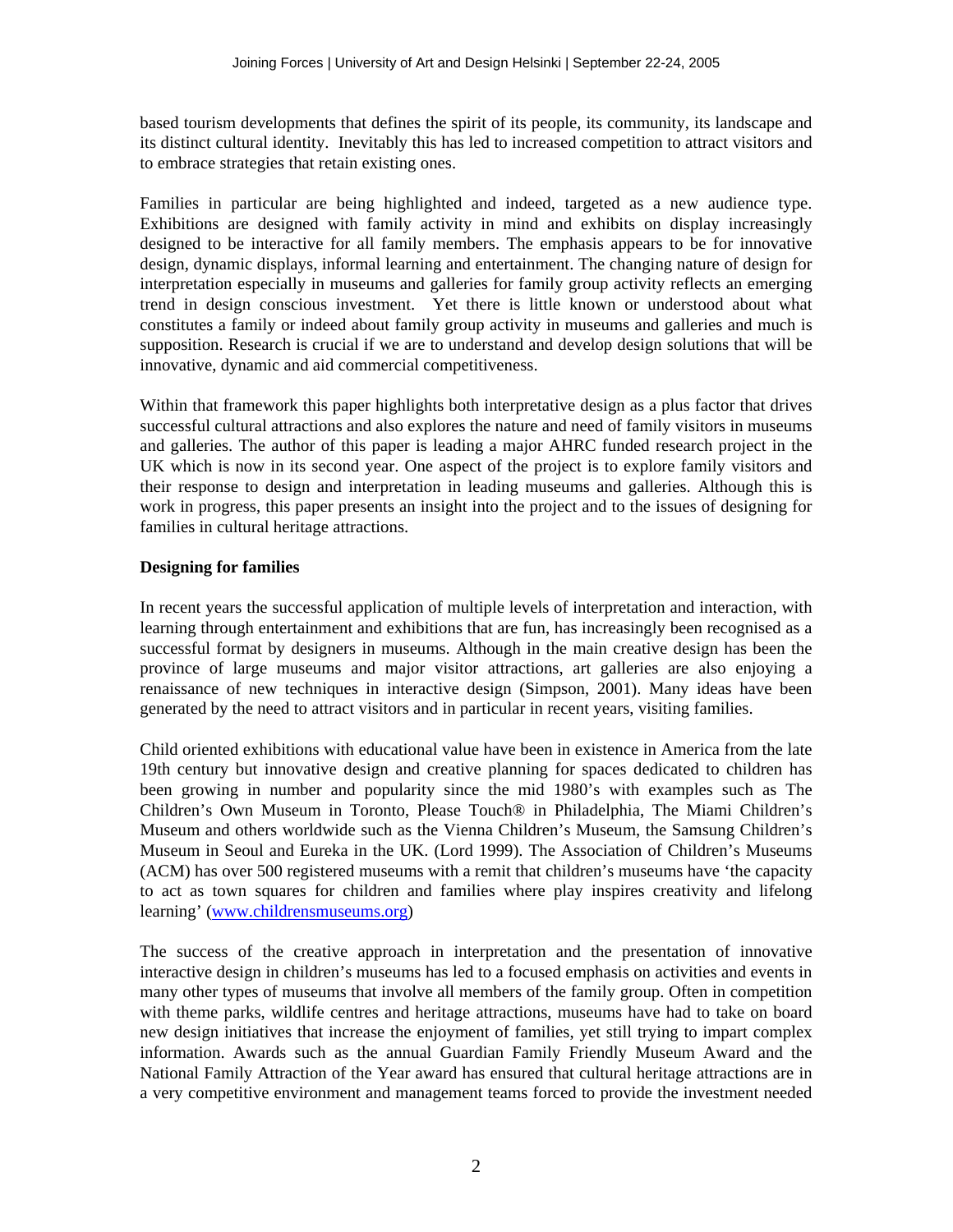for creative design responses in exhibitions if they are to retain existing visitors and to increase their family group audience.

Winner of the Family attraction of the Year Award 2003, 'Enginuity' at Ironbridge Gorge Museum is a hands-on design and technology centre (designed by Rouse Associates) in which families have to work as a team in order to coordinate activities such as building an arch out of foam blocks or harnessing water power to generate electricity in a seven metre long simulated river valley (Rouse 2002.) Exhibitions often include sophisticated technologies such as computer and video graphics and interactive sound and light with a variety of sensory and interactive elements encouraging creative thinking and enhancing learning (Simpson 2001).

Introducing technology in museums can often be a 'difficult and delicate' matter due to the complexity of need from all the stakeholders – users, curators, designers, educators and managers (Falk and Dierking 1995) Designers must consider family group interaction in particular if they are to attract these new audience groups and provide user friendly solutions such as large screens and multi-media applications which contain a number of hand-held devices that can be used simultaneously by all members of the group (Economu 1998). Discussing objects or interactive experiences with the rest of the family is an essential element in the group dynamic.

## **Identifying what represents a family group**

Although I have been discussing design and the family, the term 'family' is not so easy to describe in simple terms even though it is universally recognised. In fact there are numerous and often varied definitions about what constitutes a family group. The General Household Survey for example defines the family as a married or co-habiting couple' (Family Policy Studies Centre, 2001) but it is clear that this is too simplistic and does not detail the complexity and structure of contemporary family groups or describe people who may well be related by blood, marriage or adoption or indeed un-related (Blackwell, 2001). We can no longer assume that a family consists of two adults who are married and who care for their own children (Spear 2000). Today's families are often single parents families and the nuclear family is no longer representative of society as a whole (Swarbrook 2002). Beaumont (2004) describes a range of wide variations of definitions for family groups which because of the growing diversity of family types and the contemporary changes in family formation and dissolution is extremely difficult to define. She concludes a family is 'any multi-generational social group of up to 5-6 people with children that comes as a unit to a museum', thus suggesting they may or may not be related.

Family members whether related or not, have a distinct role within a group visit and as visitors to a heritage site or attraction often have a collective agenda. There is little known about the nature of family visitor's response to exhibitions in museums and galleries and even less about their response to different types of interpretive design activity.

## **Interpretive Design**

Interpretation in cultural heritage attractions has to convey the narrative of meaning and understanding of heritage and the past and to provide a synergy between what is often a commercial activity on the one hand and a special bond between people and place, and between community and culture on the other. Although the 'very concept of interpretation is challenging' (Hawkins 2003), interpretation projects do, in fact, provide designers with 'complex, eclectic and large scale design challenges' that often can only be solved by collaboration with a range of other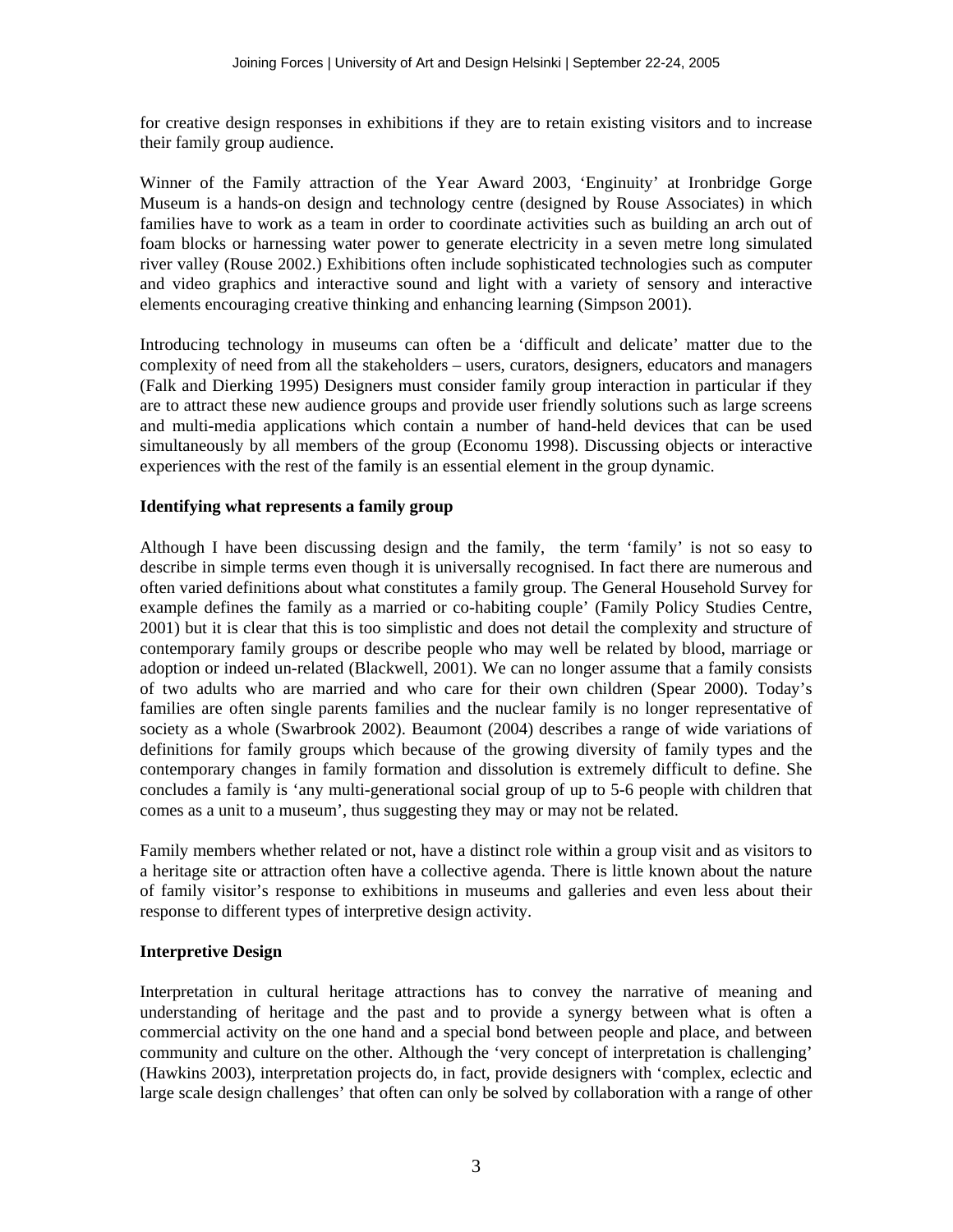design professionals (Woodward 2003). Designers provide solutions and can 'help make the narrative engaging, tangible and more explicit' (Ettema 1997) and interpretation strategies can be a powerful and effective component in the exhibition designer's tool kit. Good interpretive design is crucial not only to visitor understanding of cultural artefacts and sites but to those whose culture is represented. On the other hand, interpretation can be a poorly managed resource with schemes that manipulate the product to suit the commercial activity.

It is recognised that 'interpretation forges emotional and intellectual connections between the interests of the audience and the inherent meaning of the resource' and that interpretation 'should relate to something within the personality or experience of the visitor.' (Tilden, 1957) Thus interpretation is a two way process. Interpretation is a complex activity and new initiatives for cultural heritage attractions should not be influenced by a need to merely to tell the story of the past. As with all good interpretation it is not merely a matter of 'rummaging in the interpretive toy cupboard' (Uzzel, 1996) to find a solution. Methods may well include reconstructions, dioramas, animatronics, theme park type rides through constructed 'sets' accompanied by the sounds and smells of the past, graphic panels, audio-visual, computer terminals and interactive displays. Although interactive multi-media technology is often seen as the solution to providing new experiences and opportunities for innovative exhibition design this is not always successfully achieved. Investing in new technology without the understanding of an experienced designer and careful planning, can create a potential minefield.

## **Family response to interpretive design**

A growing body of research has provided some insight into what families do when they visit museums although mostly drawn from USA studies. Beaumont, a leading researcher in the field in the UK, describes a taxonomy of published studies related to family group visiting at art galleries which illustrates the lack of research in this area (2004). Of existing published research there appears to be no common methodology even though studies may well have the same objectives. Studies also vary in quality and sample size (Beaumont 2004). There is a substantial body of evidence and ongoing research on individual visitors to museums and of audience development (such as Dodd and Sandwell, 1998) yet family group visitors in museums and art galleries appear to be under-represented in terms of robust academic research and publication.

Key factors for the lack of family visitor research include the length and cost of implementing useful studies and the lack of trained professionals in service who can conduct robust empirical research. Research is easier to conduct on single visitors and there is no set of formal measures for research into family group visitors. It is the collection of information from the group that is difficult to research and may well provide the answer to why there are so few studies of the family as a unit rather than as individuals. Do you ask questions of all members of the group (difficult) or balance your questionnaire in a language that will engage the group as a whole (Blackwell et al, 2001)? It is also difficult to interpret answers to surveys where there is conflicting opinion expressed by different family group members (Blackwell et al, 2001).

Thus the present research project grew out of a need to provide some answers and to shed light on this interesting aspect.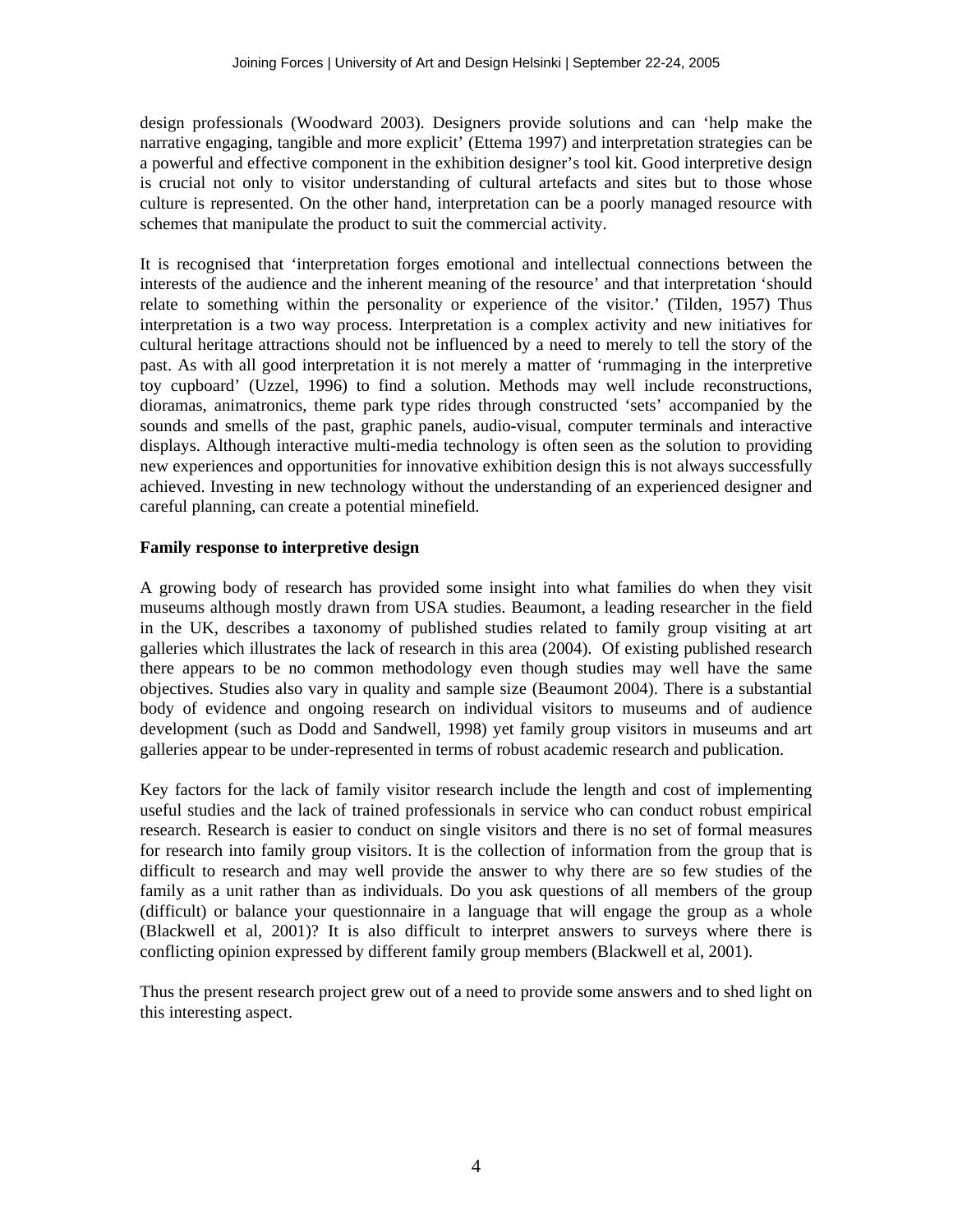#### **Stage 1 research project: the context**

The quantitative research conducted specifically with family group visitors to 3 major museums and art galleries over this past year was specifically targeted to provide a context for the second stage design research project. We examined how we could define the term 'family' in its contemporary context; the motivation for a family visit to a museum or art gallery; the influences on that visit (eg. age, class, ethnicity, economic factors, education status) and the perception and expectations of the visit. A first year report has been produced and copies are available from the author. We are indebted to the close collaboration of foremost art galleries and museums to the project which was crucial and reflects the importance of the research context.

For research purposes we defined a family group as 'any multi-generational social group, related or un-related, of up to 5-6 people with children that comes as a unit to a museum'. Findings illustrate that the pattern of family visiting to museums and galleries is often spontaneous and not influenced by specific publicity, marketing or the internet. If a museum or gallery has a good reputation in its locality then families will use it for a leisure experience, a family outing. There was a clear willingness to participate in family activities once people were familiar and confident with the museum or art gallery. Expectations for the visit were overwhelmingly stated as the need for both a social outing that offered entertainment, and as a place that would enhance a child's learning. Family groups tended to be small with the majority comprising of 1 adult and either 1 or 2 children. In many of the groups the adult may well have been a grandparent. The main reason for visiting was based on the desire to engage in family group activities, or to see the general collection. A full breakdown of findings can be found in the year 1 report.

#### **Present design research project**

The present design research stage is qualitative and is intended to give an insight into the experience of the visit in terms of the family group member's reaction to exhibits, their attitudes to design, the family dynamics as they explore the exhibitions and their learning. We are observing and tracking the interaction, activity and behaviour of the group and their response to design and specific methods of interpretation. We are interested in whether that response is collective or individual, and dependent on the age and background of the individual. The research will focus on activity workshops for families in each of the museums and galleries and also on existing exhibitions designed specifically for family interaction. These will include an interactive gallery, a new metalwork gallery and a gallery of British Design. The main research activity will take place during July and August 2005 and additionally in October 2005, with a final report published in April 2006 and available from the author. Initial analysis of findings will be discussed at conference.

There are a number of reasons why the collection of this data is crucial. It is clear that assumptions about the nature of a family visit from a number of perspectives, including curatorial and managerial and also about the nature of appropriate design solutions, may not be accurate and that much is based on supposition. It is also clear that the dynamics of a family visit are highly complex and that as consumer units they are of critical importance (Blackwell, R et al 2001). We anticipate that families behave differently than single visitors and that they transform what is in essence a formal experience into interactive activities between adults and children based on family background, mutual interests and shared understanding, but there is no hard evidence in support of this. We are unsure on quality of the family experience and on their mode of interaction. In terms of design we are unsure if family interaction with a designed experience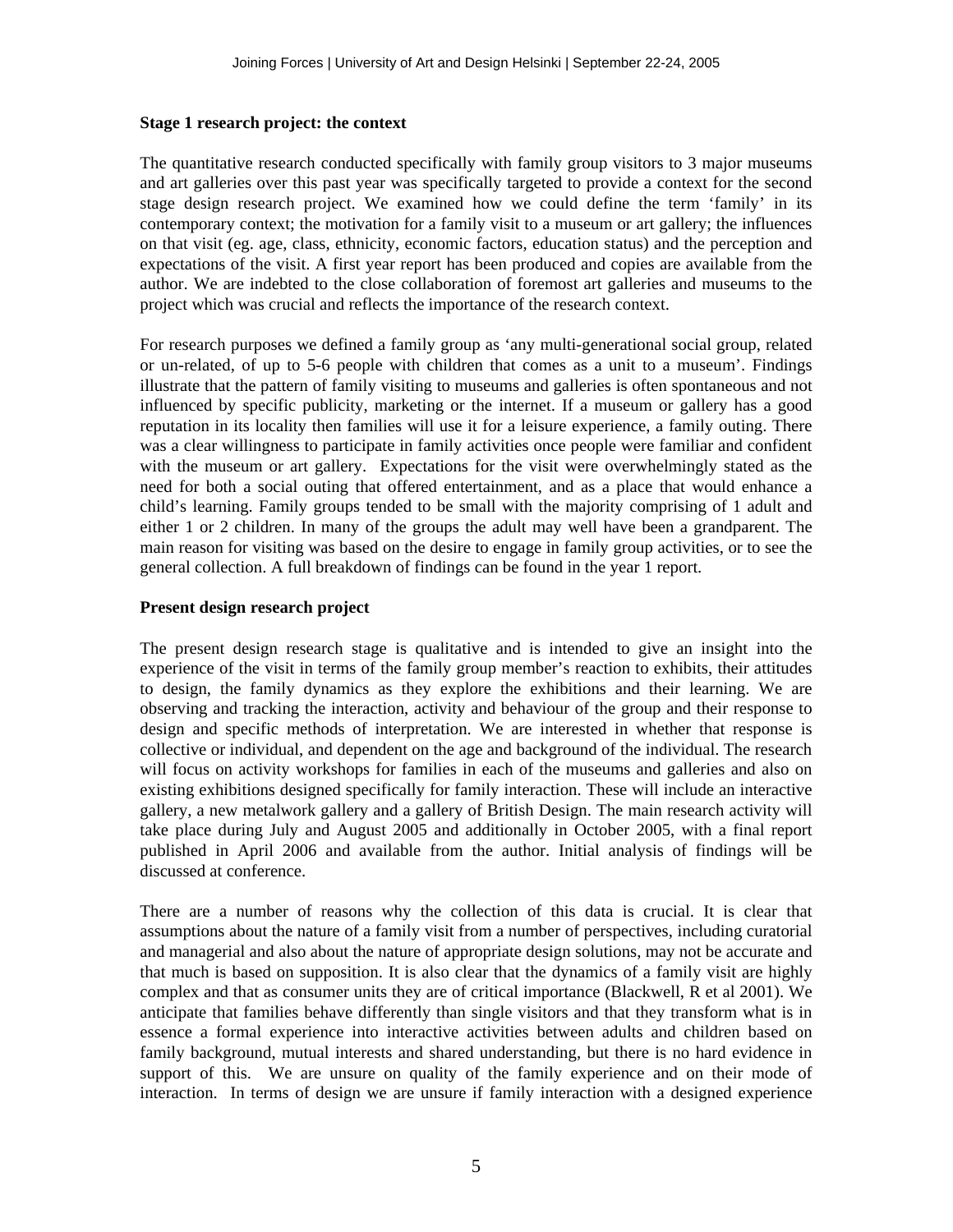stimulates creativity, learning and a more thorough understanding of complex issues. We are unclear if particular exhibition displays/ interpretive strategies work better than others or how family groups use interactive multimedia displays.

The research focuses on a number of research methodologies including observation, tracking, questionnaire surveys and focused meetings with each family group member as they explore activity and exhibitions. We will be talking in depth to all members of the family group including children and eliciting a range of information on design and the designed experience. We will also evaluate if design objectives have been met thus shedding light on the intentions of designers and the actual experience of users.

The research data will be crucial as a measure of effectiveness, as an aid to design conscious investment and will inform the design process for future exhibition planning. Exhibitions designed with families in mind, based on sound research findings rather than assumptions, will be of fundamental importance to both the design and the museum professions. The findings will also inform the design of exhibitions in the wider field of cultural heritage attractions.

If 'exhibitions are 'at best magic' then they must be attractive, hold the visitor's attention, inform and enable them to want to know more (Velarde 1988). In terms of family visitors the focus for designers is complex as the family unit is multi-dimensional with a range of demands and needs. If being a good designer is to be 'an understander of people' (Velarde 1988) then this research will be crucial to understanding the behaviours and response of family visitors in a designed environment. It is anticipated that the findings from this research will be of immense importance to the strategic use of design for heritage cultural attractions, to designers, clients and the briefing process

#### **Conclusion**

The importance of recognising the family as a distinct area for design research cannot be under estimated. Families seek destinations that satisfy the diverse needs of the group which usually includes both adults and children. As competition for visitors increases in the wide range of cultural heritage attraction available to families the more understanding we have, the better placed we are to design exhibitions and experiences that will satisfy this discerning group. Grandparents may often take a supporting role in a group visit. Often they are discerning and experienced visitors and demand not only a good day out, social interaction and quality experience for all, but also good tea-rooms, souvenir shops, toilets, site personnel and ease of parking. They may well provide additional interpretation as they reminisce about a past triggered by what they see on display.

Families do change over time and priorities change as children get older. The experiential dimension of a visit may well change in emphasis and it would seem that the tangible products of cultural heritage visiting ultimately must depend on satisfying the needs of a range of visitors (Fyall et al 2003). The central challenge in satisfying a family group of mixed ages that includes both children and adults is multidimensional. Design research strategies are therefore crucial to support the family group experience in terms of their interaction with interpretive design and exhibitions.

The family visit may well be a social experience, it may well include seeing the visit in terms of former experiences, nostalgia and memories (Uzzell and Ballantyne 1998) and indeed there are a